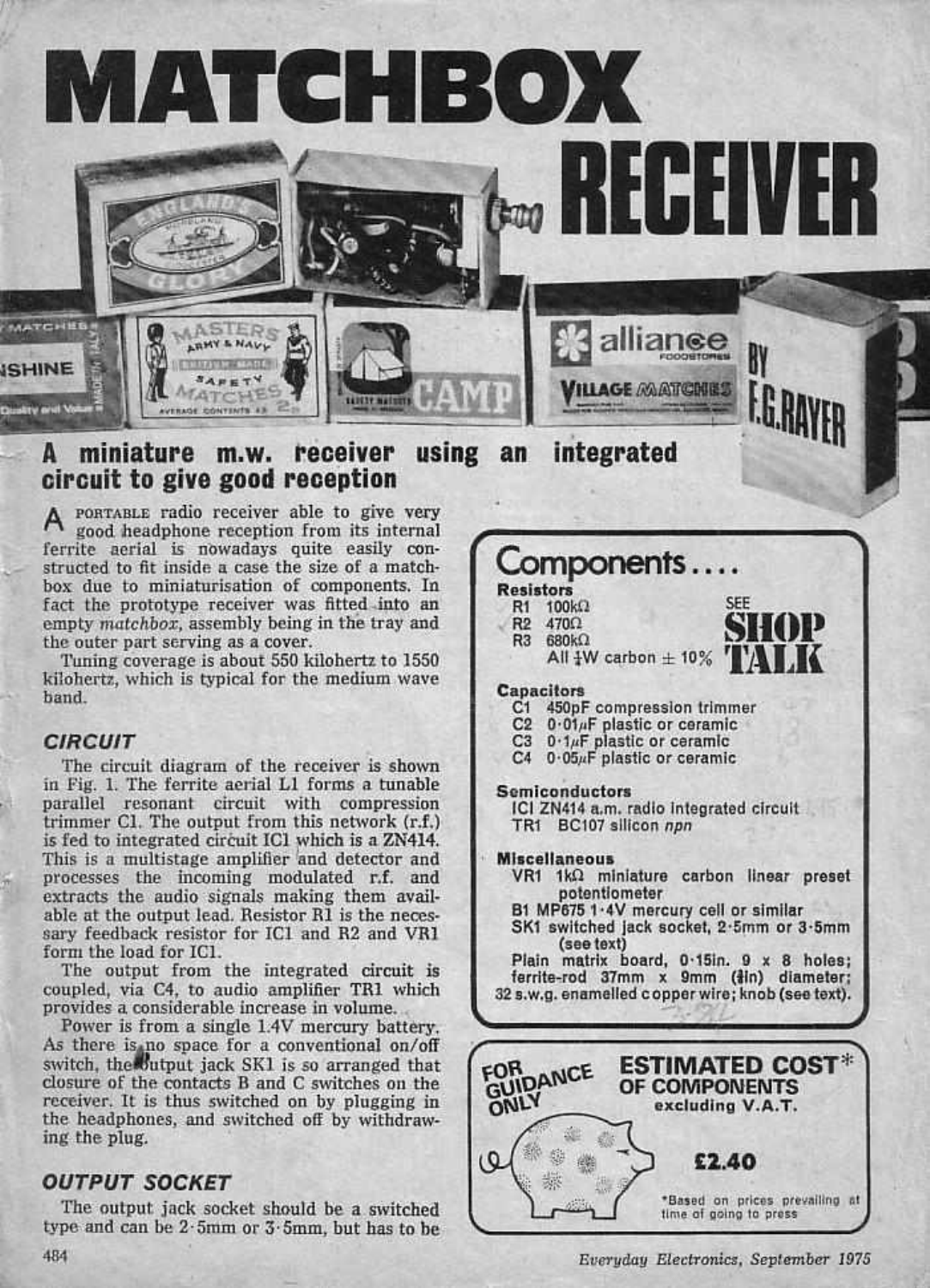

Fig. 1. Complete circuit dia- gram of the Matchbox Receiver

arranged so that the switchable contacts close nections when soldering IC1 in position and use<br>when the plug is inserted. Jack sockets are a heatshunt on the leads when soldering; simi-<br>normally made so that inserting the normally made so that inserting the plug causes larly with TR1.<br>the contacts to open. If the required type is not Joints and leads should be flat against the readily available, the standard type should be modified. Some types of socket cannot be modified in this way so be alert when buying this component and inspect it to see if the ing is necessary on the lead on the modification can be carried out. from C3 to battery negative, see Fig. 2. modification can be carried out.

## AERIAL AND TRIMMER

The winding L1 is 60 turns of 32 s.w.g. the component board with adhesive.<br>enamelled copper wire wound side by side on a When all the board mounted components have ferrite rod 37mm long and 9mm  $(3)$ in) in diameter. Winding should begin 3mm from one wired in.<br>end of the rod, and the end turns secured with adhesive. (The whole winding should not be

screw for setting by screwdriver. This should be will be obtained with a complete headset, replaced by a 6BA bolt (about 25mm long), although a single minature earphone is of course replaced by a 6BA bolt (about 25mm long), taking care to retain the insulated and metal washers under its head. The bolt projects enough to take a 6BA lock -nut and knob or metal or insulated terminal head, see Fig. 3. This is for hand tuning.

sion trimmer plates can spring fully open, or tuning coverage will be restricted and the high frequency end of the band cannot be reached.

#### COMPONENT BOARD

The prototype unit was built using  $0.15$  inch plain matrix board size 9 by 8 holes. The layout of the components on the board and the inter-<br>connecting wires on the underside of the board

are shown in Fig. 2.<br>Begin by inserting a few components at a time, beginning with the resistors and capacitors and carrying out the underside wiring as you go along. Pay special attention to the lead-out con-

Everyday Electronics... Urptember 1975

a heatshunt on the leads when soldering; simi-

board so as to avoid raising the board more than about a millimetre or so above the base of the matchbox tray when mounted in position. Sleeving is necessary on the lead OR the underside

As the battery has a long life, connections are soldered directly to it; the case is the positive terminal. The ferrite rod assembly is secured to the component board with adhesive.

been secured in position, SKI and Cl should be

### TESTING AND SETTING UP

Trimmer Cl as supplied has an adjusting Best results, and most comfortable listening, will be obtained with a complete headset,

#### Continued on page 493

Photograph showing the construction of the receiver.

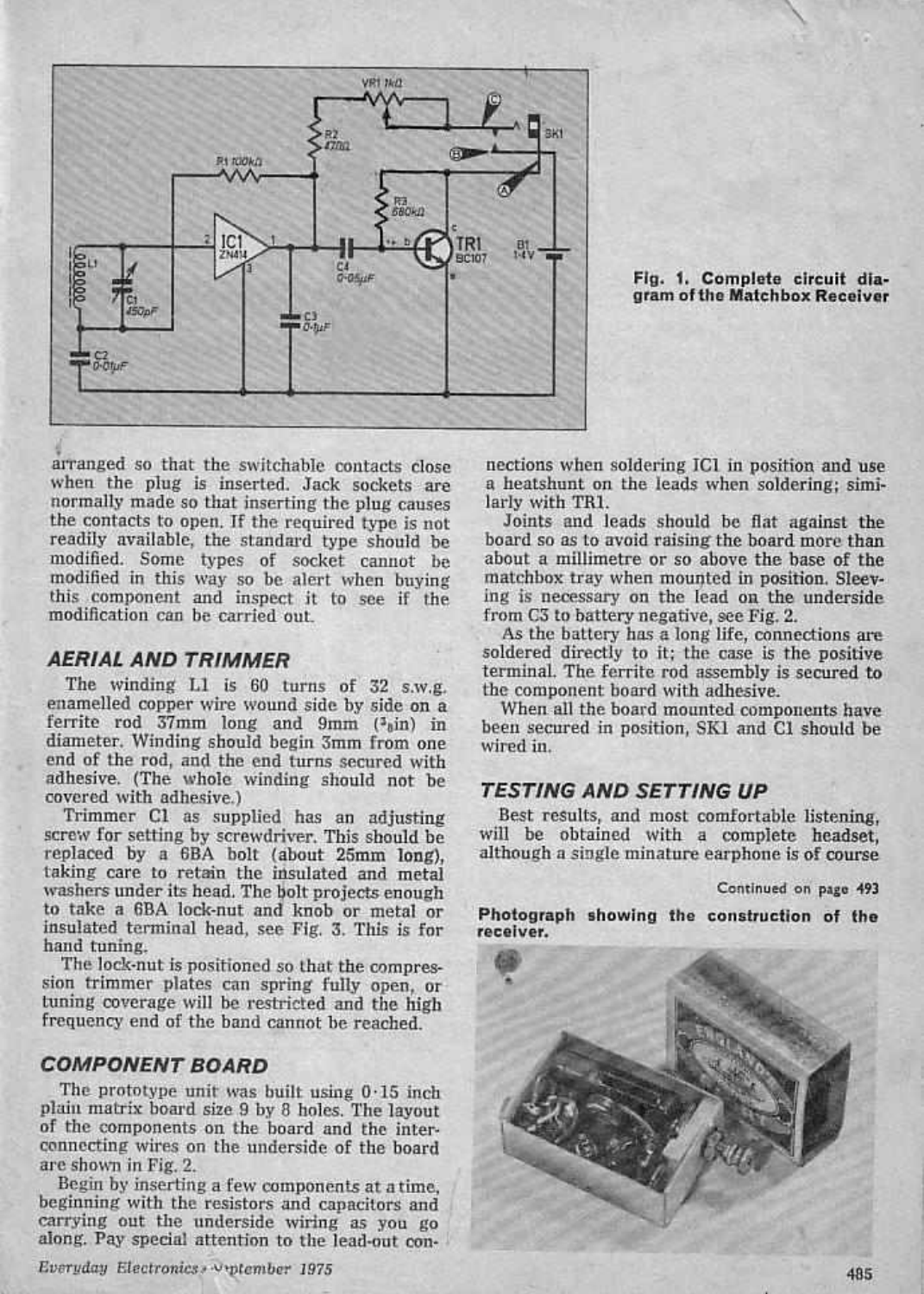

# Continued from page 485

Matchbox Receiver.

easy to carry at other times. Medium or high impedance units, or headphones of about 2.000

With the 'phones plugged in, adjusting Cl increase resistance so that oscillation ceases. If<br>should tune in the stations which are best setting is not critical. Later readjustment of VI<br>received in the locality. Some may b received in the locality. Some may be too loud, causing overloading, and this is corrected by turning the receiver to reduce signal pick up by into a matchbox—or other case if you desire—<br>and the receiver is complete and ready for use.

Potentiometer VR1 is adjusted with a small

screwdriver. When VR1 is at a low value, or zero, volume is greatest, but oscillation may accompany some signals. If so, turn VR1 to increase resistance so that oscillation ceases. The setting is not critical. Later readjustment of VR1

All that remains to be done is fit the assembly. into a matchbox—or other case if you desire—<br>and the receiver is complete and ready for use.

Everyday Electronics, September 1975